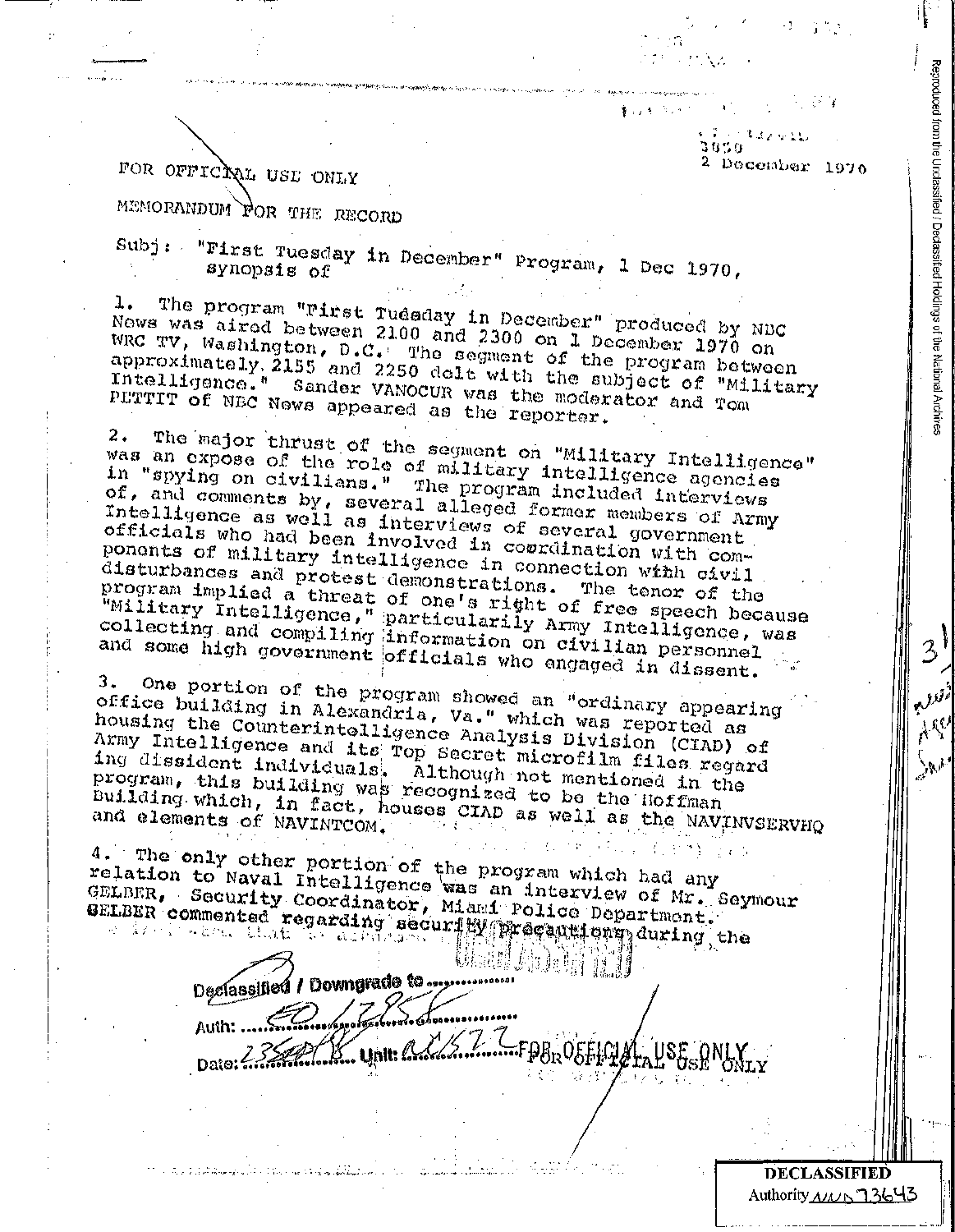## ros, organis yns cany

5.

Propibilican National Convention which was held in Miami Boach, Florida. puring an interivew he stated, "Army Intelligence and Navy Intelligence were involved in taking still shots and then going downstaris and having another team examining each one of these still shots to determine if any suspicious individuals whom they could recognize were present." He further stated, "Army Intelligence as well as Navy Intelligence had rather complete files on people who might be trouble prone and they also had contact with Washington and other parts of the country where they could get immediate information on any of these individuals should that be necessary." portion concerning the security precautions during this convention also indicated that a ship was moved into the area to house security personnel and what appeared to be a U.S. Navy APA was shown. Mr. GELBER indicated that approximately 100 personnel were housed on this ship. also indicated that helicopters of the USMC were kept circling the convention site to evacuate individuals should

Six individuals who claimed to be former members of Army Intelligence and one individual who was described as a former member of the Army Security Agency were interviewed or commented during the program. These individuals were identifi-

a. Paul DICKERSON - described as a member of the ligth MI Group, Washington, D.C. until June 1970. He outlined liaison duties with the Metropolitian Police in Washington during the violence which followed the assassination of Martin Luther KING. He also commented regarding the ll6th, ME Group coverage of the Poor People's Campaign (PPC) act

b. An unidentified individual was shown in a shadow and silhouette only and apparently had a moustache and beard. He indicated that he attended a press conference of the

Declassified / Dewngrade to ... Auth: IOTAL USE ONLY FOR OFFICIAL USE ONLY Dato:  $\leq$ 

**DECLASSIFIED** Authority<u> ハルトコろらり</u> Reproduced from the Unclassified / Declassified Holdings of the National Archives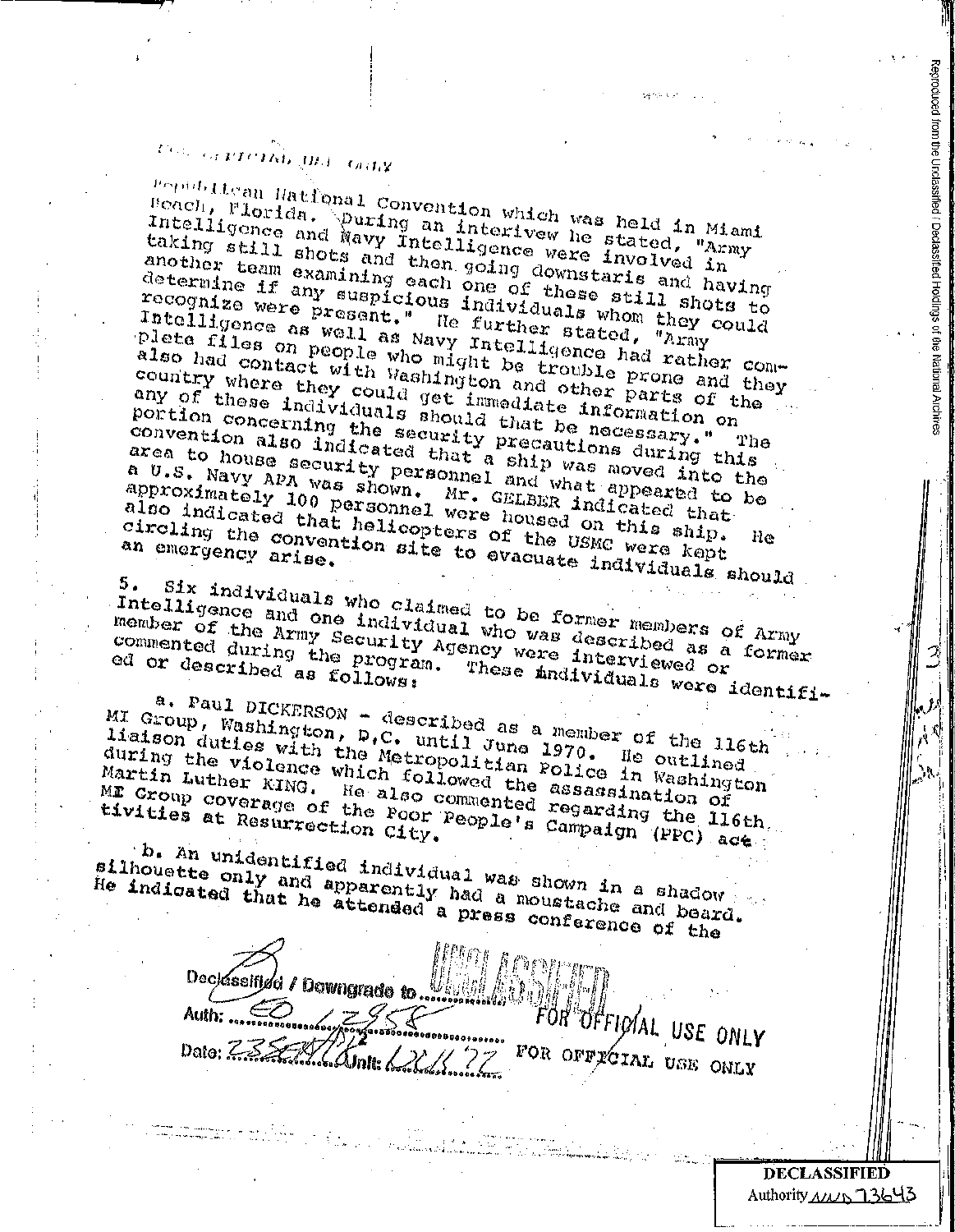## FOR OFFICIAL USE ONLY

SOUTHERN CHRISTIAN LEADERSHIP CONFERENCE which was held in Washington using a press card in the name of Frances T. unughton of the Richmond Times Dispatch which had been given to him by Army Intelligence. He also commented regarding Army Intelligence coverage of the PCC.

c. An unidentified individual who was shown in a shadow silhouette only claimed to have been a Special Agent assigned to Army Intelligence in Atlanta, Ga. He commented regarding that group's coverage of the Martin Luther KING funeral and the PPC mule train in Georgia.

d. Oliver PIERCE - described as a former Special Agent of Army Intelligence at Fort Carson, Colo. He commented regarding his former duties as liaison with local agencies, including the FBI and Army coverage of October 1968 Moratorium

e. Ron WEBER - described as a former member of the "ultra secret" Army Security Agency. He commented regarding Army's survellience wquipment. In regarding the coverage at the Democratic National Convention in Chicago, Ill., WEBER COMmented about a "telephone conversation which had been monitored...from McCARTHY headquarters in the Hilton Hotel to, as they always put it in briefings, a known left wing organization." During the program the moderator, Sander VANOCUR, pointed out that WEBER had deserted from the Army and was interviewed in Toronto, Canada. However, VANOCUR claimed that WEBER's comments had been varified by another individual who had received an honorable discharge from the Army.

f. David JOHNSON was described as a former Special Agent of Army Intelligence in Washington, D.C. He indicated that he had been assigned to infiltrate the STUDENT MODILIZATION COMMITTEE and described his method for doing so. He also alleged that he had been told he could supply marijuana and alchol to the dissidents in order to maintain his cover.

d / Downgrade to FOR OFFICIAL USE ONLY FOR OFFICIAL USE ONLY

**DECLASSIFIED** Authority<u> ハルトコろに</u>して Reproduced from the Unclassified / Declassified Holdings of the National Archiv

 $3<sup>1</sup>$